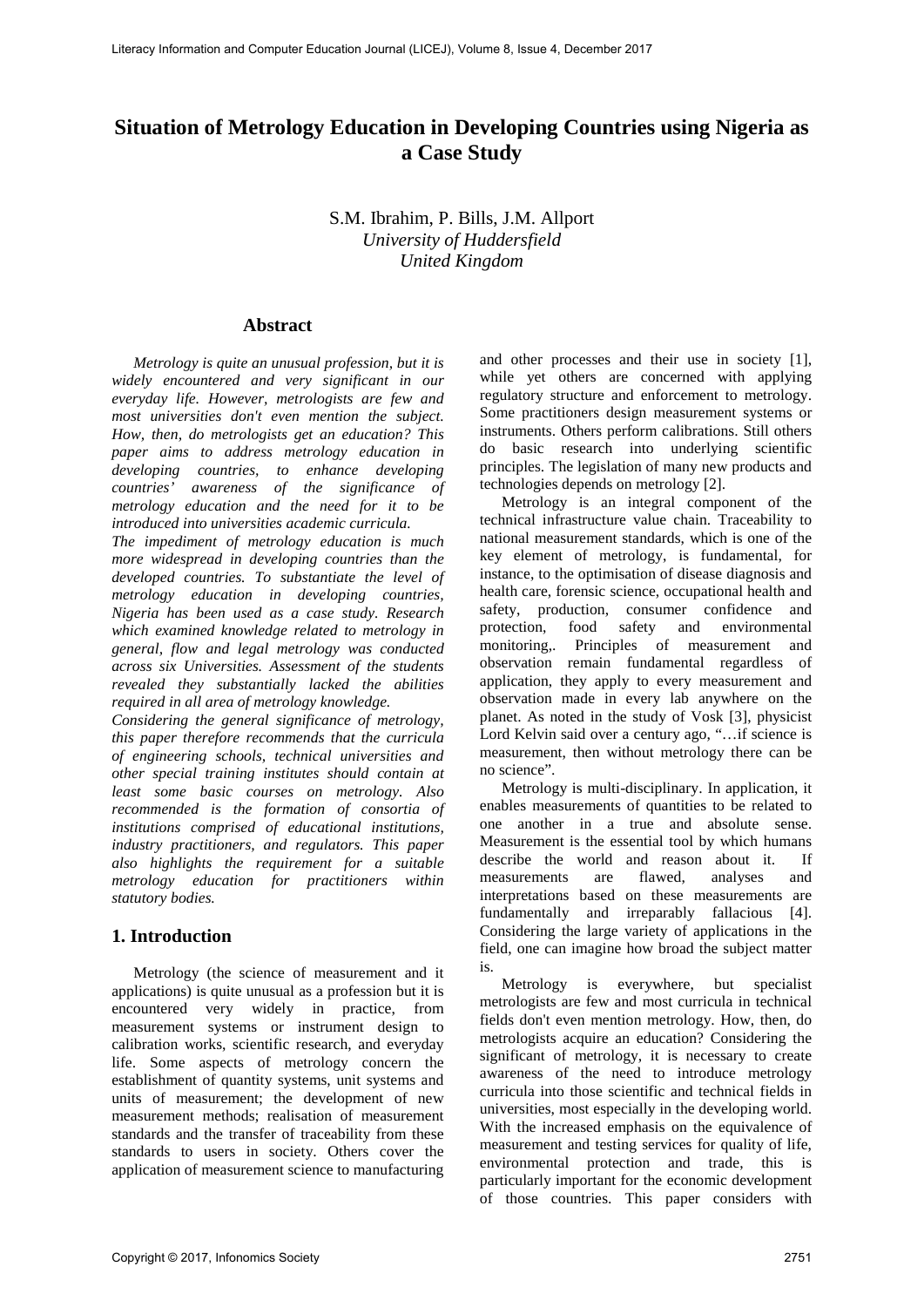particular interest, metrology education in developing countries with the aim of enhancing those countries' awareness of the significance of metrology education and the need for it to be introduced into university level academic curricula. This paper will also provide background information on educational institutions offering metrology programs or classes in developing countries for the benefit of the prospective students.

# **2. Importance of metrology – Why do we measure?**

Metrology in support of efficiency and innovation in industry is not, however, the only subject of this paper. This paper will speak about the impact which measurements make on all of us in our everyday lives. We benefit from a wide range of measurements which are routinely carried out in our interest, many of which go unnoticed. As illustrated in Figure 1, measurements are met in almost all human activities.



Figure 1. Metrology benefits [5]

The following briefly describe the significant of metrology, although it is a far-from-complete list of some of the larger and more important fields of use:

**i. Metrology aid in industry:** Metrological characteristics undoubtedly, concern industry. Industry has to set up analytical systems in such a way that they allow modifications in procedures and adaptation to analytical progress without harming internal comparability. This includes the maintenance of traceability for basic measurement methods (masses, time, etc.). For biological and chemical measurements, it also implies that well validated methods are utilised [7].

Moreover, on the issue of industry needs of metrology, the industrial sector usually incurs errors due to bad measurements and data processing. These translate into waste, bad quality, production decreases and impact on their finances. It is therefore important to recognize the errors and their causes and to be able to have trust in the measuring instruments [9].

Metrology at the technological frontlines enables and facilitates industrial innovation in advanced production and instrumentation [6]. Through the production and instrumentation [6]. development of measurement techniques, metrology enables innovation of products in many areas, such as in healthcare and assisted living.

Metrology plays an indispensable and integrated role in the automobile industry. Accurate, comparable and traceable measurements of almost all physical quantities and several chemical quantities (e.g. exhaust emissions) is vital for constructing innovative, low-cost, low maintenance, safe, energyeconomic, and environmentally friendly cars in an extremely globalized and internationally competitive market [7]. Dimensional requirements are stricter than ever at the spearhead of some industrial techniques like electronic miniaturization. Seamless interchangeability of components is commonplace owing to gauging and accurate measurements made possible by the advances made in dimensional metrology field [8]. Thus, when conversing about the significance of metrology regarding length measurement, it is not a matter of aggrandizement, but dealing with a very genuine practical need for national economy.

**ii. Metrology aid in commerce:** In commerce and industry everything is being measured. Thus, the importance of metrology as a science of measurement just can't be ignored. Measurements enter into practically all commercial transactions from the trading of goods to the retail sale of goods in the market place. For example, in oil and gas industry major trade benefits would be obtained if the measurements of flow were significantly more precise, as billions and billions of barrels are measured in oil and gas pipelines and then traded to users. Errors of a few parts per thousand represent some hundreds of millions of dollars [14]. Consider the case where a Pump Station was designed to pump 60,000 gallons per minute (227 cubic meters per minute) of oil. A small error of 0.1% equates to an error of 2,057 barrels of oil a day. At a spot price of \$105 a barrel, that 0.1% error would cost \$216,000 a day. Over a year, the 0.1% error would amount to a difference of \$78.8 million. Note that the error could either be on the high side, benefiting the seller; or on the low side, to the buyer's benefit.

At home, people consume electricity, drinking water, gas, heat, all of them measured by meters whose reliability is tested and approved by organisations within the legal metrology system. This is to ensure that these measuring devices will give correct results and that the specified error limits will be maintained during a period of predefined duration. For instance, according to International Committee for Weights and Measures [10], Western European gas consumption in 2000 reached just under 390 billion cubic metre, being about one-fifth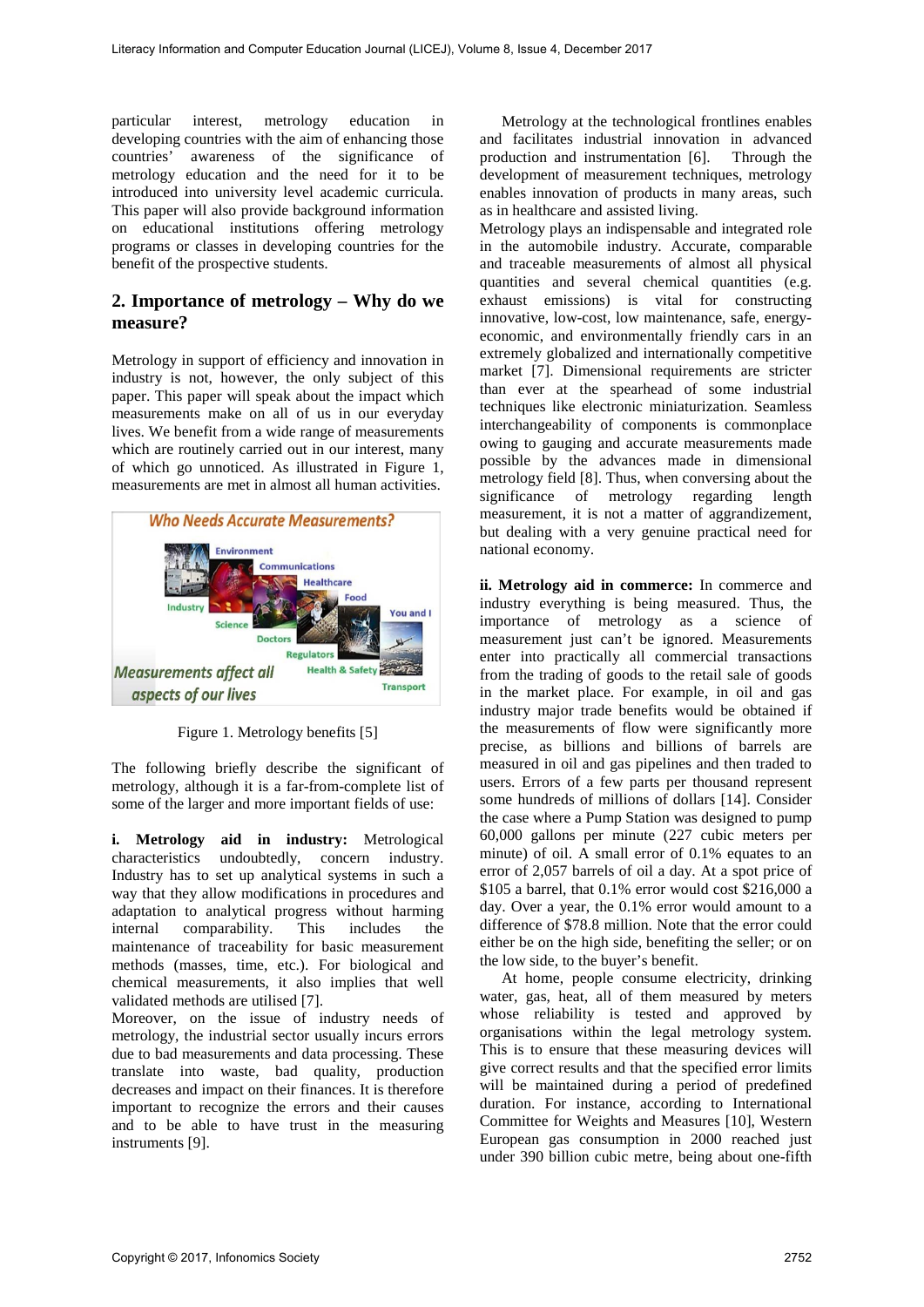of total energy demand. One can clearly see that a metering error of 1 % equals about 4 billion cubic metres having a commercial value of 800 million euros per year at a consumer price of 0.20 euro per cubic metre.

Metrology improves fair trade via harmonised written standards, reliable measurement systems and methods, and universally recognized certificates. This makes it possible for a pre-package labelled "1 kilogram" in any nation to equate to the same measure of product in another nation; parts assembled in one nation fit into devices in another nation, machines type approved for use in one nation could likewise be sold and utilised in another nation, without extra technical inspections [6].

**iii. Metrology improves health and promotes the**  safety of citizens: Calibration and testing of medical devices are some of the most important and critical issues in the field of metrology. Test, measurement and calibration are critically important in achieving quality control of the highest standard in medical equipment. Confidence in medical measurement results helps in deciding if medical treatment is needed or not [11]. When dealing with medicines, incorrect doses can be dangerous. Under dosing may not adequately treat an illness. Overdosing, on the other hand, may cause illness or side effects that can be lethal. This clearly shows that measurement errors in diagnoses and in therapy can cause serious problems, or even death and, for good or bad, we rely more every day on measurements related to health.

Apart from its positive impact in health and safety, measurement is also critical in saving cost. When medical results are accepted and usable everywhere, unnecessary repetition of possibly detrimental diagnostic procedures such as X-ray exposure which could be costly will be minimised. Moreover, during the X-ray exposure the required dose of radiation will not be exceeded [5]. Accurate calibration of medical instruments supports precise and correct diagnosis of disease.

**iv. Metrology in aid of food safety:** The safety of the food we consume has a direct impact on our well-being and is a determinant for the quality of life. Food testing and the metrological principles associated with this activity play a key role in helping to ensure the safety of the food chain. Food testing is closely associated with public health, chemical and biological testing is used to make decision about food quality. Thus, reliable sampling and measurements are an essential component of proper decision taking [10]. Through certified reference materials, legal metrology provides confidence in these results.

**v. Metrology aids in environmental protection:**  Environmental and climate concerns affect our lives, regardless of where we live in many more aspects than we might suppose. Accurate measurements of atmospheric parameters such as air and water quality, electromagnetic and noise pollution, radiation level and extreme meteorological events are fundamental everywhere on our planet. The degradation of the environment from the damaging effects of human and industrial activities be it in the ground, water or in the air, must be measured accurately. Apart from its positive impact in ensuring reliable data for checking conformity to standards and for decision-making related to protective measures, it is also critical in saving cost. For instance, when formal arrangements for emission trading become operative, the costs connected with keeping the environment clean or connected with the cleaning process itself are enormous. Incorrect measurements lead to wrong decisions and may cost the producer or society very large sums of money according to International Committee for Weights and Measures [10].

As we base our lifestyle on so many indirect environmental impacts, e.g. large scale industrial and power plants, each of them require monitoring, measurements and controlling at levels of uncertainty close to, if not equal to the state of the art. We need to improve data quality in essential climate variables to better understand how our climate is changing. Measurements are the basis to guarantee reliable observations and organise mitigation actions for climate change.

**vi. Metrology aids regulation:** A range of government regulations cover areas such as environmental management, occupational health and safety, traffic control, and air traffic control. Metrology aids regulation by providing measurement references for policy advice, directives, conformity assessment, and verification [6].

**vii. Metrology related to the quality of life:** Many types of measurements are more or less closely related to what the public perceive as "quality of life". These include measurements of noise (e.g. noise from neighbours, traffic and airport noise), dust (outside and inside), vibration and even measurements of subjective quantities such as taste, smell and appearance (e.g. glossiness of paints is a well-known and critical parameter in paper and car manufacturing). Also in these cases the consumer expects reliable and comparable measurements and specifications [10]. Precise measurement standards can lead to better analysis and understanding of our living environment, for example indoor and outdoor air quality monitoring to protect and improve the quality of life [10].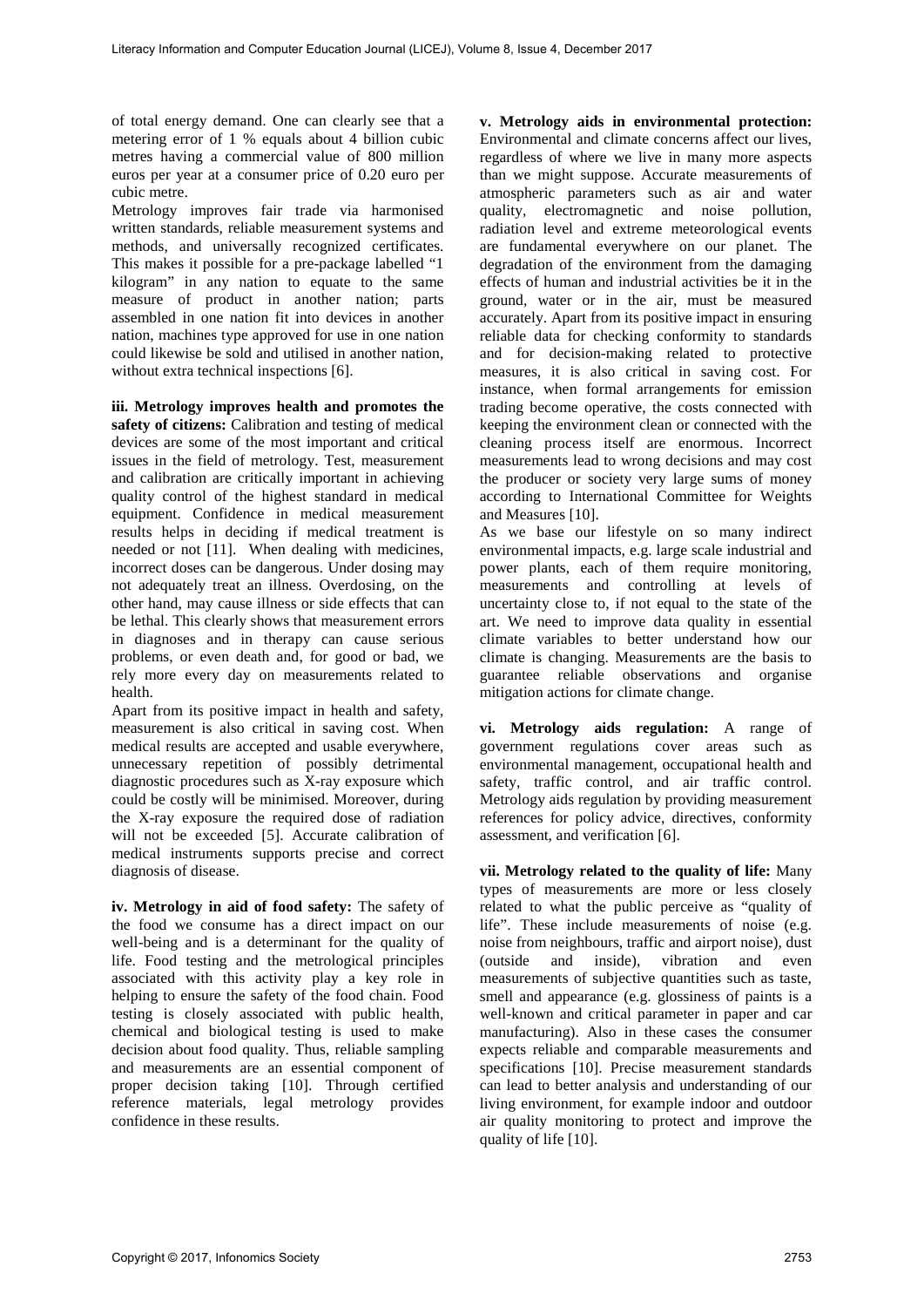# **3. The Current Situation in Metrology Education**

Good metrology systems and qualified specialists can help in increasing productivity and efficiency, improving repeatability by minimizing human errors, increasing customer satisfaction and saving money applying new or suitable technologies for various tasks. Indeed, any nations with the prospect to develop must have an established metrology system which includes training centres, specialized educational institutions and formal metrology education at technical schools and/or university level. Given a basic understanding of metrology, even a non-scientist can begin to engage in a critical analysis of scientific claims across a broad spectrum based on metrological principles [4]. However, the establishment of new metrology systems embedded with qualified specialists in newly independent countries needs special education for the professionals involved in the process. Accredited bodies or personnel of calibration services must have some understanding of calibration, quality standards, regulation, laws and the benefits of them to the society at large. All of this requires some level of education.

Conversely, in many countries, there is inadequate provision for teaching of metrology at every level of the educational system: schools, technical colleges and universities. Metrology often has to be "learned on the job" [2]. In an attempt by the International Committee for Weights and Measures [2] to proffer a solution to this problem, it laid emphasis on training as an important issue that needs to be addressed nationally. However, what must be taken into consideration is that the teaching personnel need to be educated before effective training can take place.

Likewise, the control of Weights and Measures (Legal Metrology) via legal routes to ensure fair transactions and accurate measurements, has from ancient times been considered as an essential duty of a nation. This also demands the need for highly skilled professionals in metrology. As found in the study of Mason [12], the problem of shortage and inadequacy of qualified personnel in metrology has been a general problem that is hindering the progress of many developing countries. He therefore recommended nation to nation training, that is, nations that are most advanced in metrology provide significant training to those that are less advanced. Paradoxically, while it is necessary to use expertise acquired from abroad, it is not usually possible to transfer metrological methodology from the developed countries in a successful manner without the developing countries having a fundamental understanding of metrology.

Many years ago, the George Washington University partnered with the National Bureau of Standards (now the National Institute of Standards and Technology or NIST) to offer graduate programs in metrology, but today, such programs are no longer available [13]. Also, around 1961, the Navy Metrology Engineering Centre at Pomona, CA offered metrology courses in most measurement disciplines. After the mid-sixties, a Tri-Services agreement provided for gradual consolidation of the courses at Lowry. However, such schools is no longer in existence today.

Metrology is not just a pleasure to a very small number of specialized scientists, it is a practical profession, vital for industry development and to the economic growth of nations, although not always recognized as such, the term is narrowly understood even among the educationalists.

| EDUCATIONAL INSTITUTIONS THAT OFFER METROLOGY PROGRAMS OR CLASSES IN<br><b>DEVELOPING COUNTRIES</b> |                                                                                           |                                                        |  |
|-----------------------------------------------------------------------------------------------------|-------------------------------------------------------------------------------------------|--------------------------------------------------------|--|
| Countries                                                                                           | <b>Educational Institution</b>                                                            | Metrology Program                                      |  |
| <b>BRAZIL</b>                                                                                       | Instituto de Pesquisase Estudos Industriais<br>(IPEI)                                     | Institute of Industrial Research and<br><b>Studies</b> |  |
| <b>CHINA</b>                                                                                        | University of China Metering, Hangzhou                                                    | Metrology<br>Measurement<br>and<br>Engineering         |  |
| <b>KOREA</b>                                                                                        | University of Science and Technology (UST)                                                |                                                        |  |
| <b>MEXICO</b>                                                                                       | The Center for Engineering and Industrial<br>Development (CIDESI)                         | Postgraduate Metrology Programs                        |  |
|                                                                                                     | Universidad Politécnica de<br>Santa<br>Rosa<br>Jáuregui                                   | <b>Engineering Industrial Metrology</b>                |  |
| <b>MOROCCO</b>                                                                                      | Ecole Spécialisée en Qualité et Métrologie<br>4, Rue national, Centre ville de Casablanca | Quality management system                              |  |
|                                                                                                     | <b>State</b><br>Technical<br><b>Nosov</b><br>Magnitogorsk                                 | Master in Engineering - Standardization                |  |

Table 1. Educational institutions that offering metrology courses in developing countries (15, 16)

 $\overline{1}$ 

٦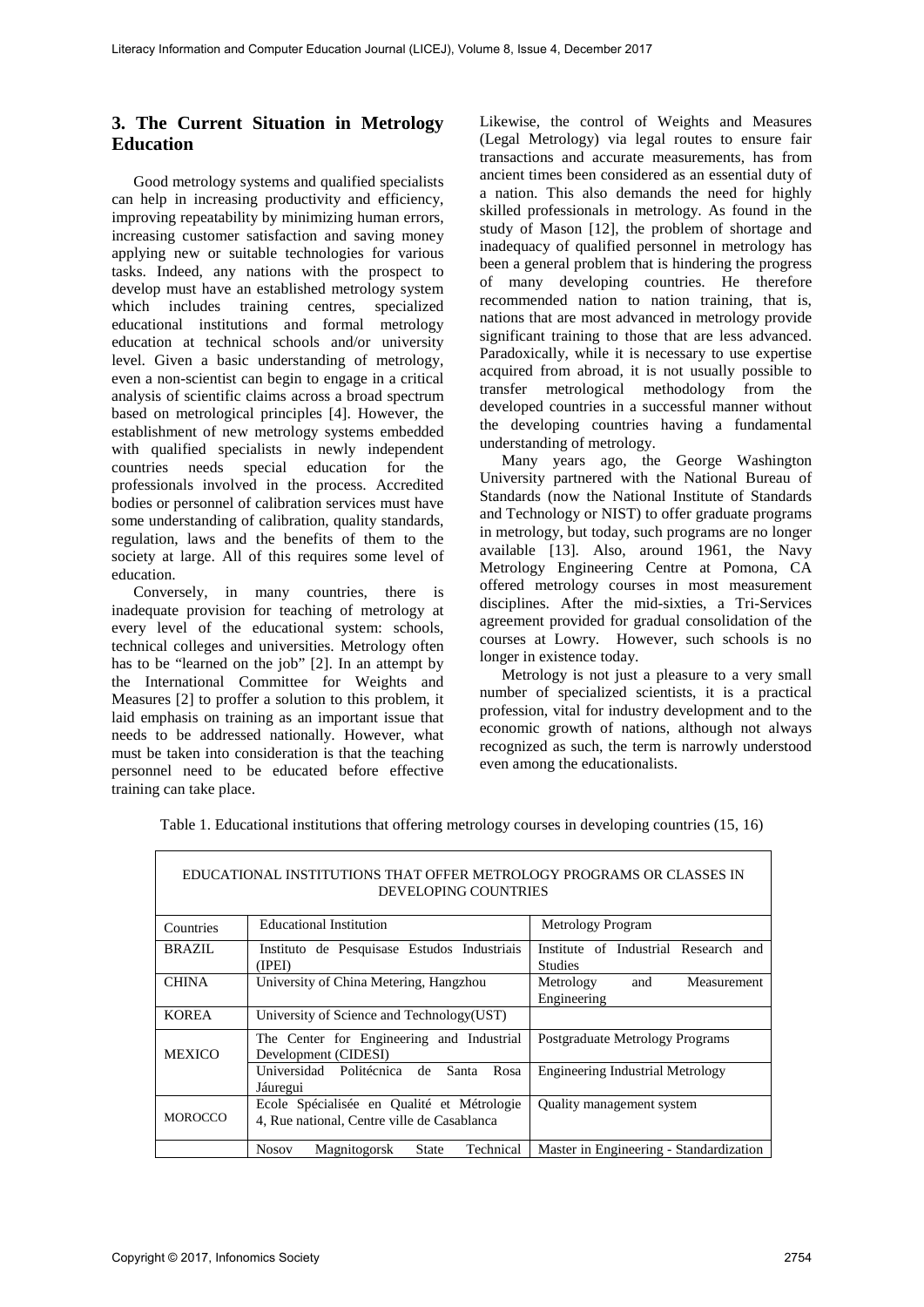| <b>RUSSIA</b>                                  | University                                                  | and Metrology                                   |
|------------------------------------------------|-------------------------------------------------------------|-------------------------------------------------|
|                                                | Siberian State Aerospace University                         | Standardization and Metrology                   |
| <b>THAILAND</b>                                | King Mongkut's University of Technology<br>Thonburi (KMUTT) | <b>Industrial Metrology Program</b>             |
|                                                | College of Business Education, Dar Es Salaam                | in<br><b>Basic</b><br>Technician<br>Certificate |
| <b>TANZANIA</b>                                |                                                             | Industrial and Legal Metrology                  |
|                                                |                                                             | Bachelor<br>Metrology<br>and<br>1n              |
|                                                | LIVIV polytechnic University                                | Information-measuring Engineering               |
| National Technical University of Ukraine: Igor |                                                             | Information-<br>Metrology<br>and                |
| <b>UKRAINE</b>                                 | Sikorsky Kyiv Polytechnic Institute                         | Measurement Engineering"                        |
|                                                | Kharkiv<br>National<br>University:<br>Technical             | Information<br>Metrology<br>and<br>and          |
|                                                | Polytechnic Institute                                       | Measuring Equipment                             |

Table 2. Educational institutions that offer metrology programs or classes in developed countries (15, 16)

| EDUCATIONAL INSTITUTIONS THAT OFFER METROLOGY PROGRAMS OR CLASSES DEVELOPED<br>COUNTRIES |                                                                                                           |                                                                                      |
|------------------------------------------------------------------------------------------|-----------------------------------------------------------------------------------------------------------|--------------------------------------------------------------------------------------|
| Countries                                                                                | <b>Educational Institution</b>                                                                            | Metrology Specialisation                                                             |
| <b>AUSTRALIA</b>                                                                         | RMIT University, Melbourne, Australia                                                                     | <b>Metrology Programs</b>                                                            |
|                                                                                          | Macquarie University, Balaclava Road,<br>North Ryde, NSW, 2109, Australia                                 | Master<br>of<br>Laboratory<br>Quality<br>Analysis and Management                     |
| <b>BULGARIA</b>                                                                          | South-West<br>University<br>66 Ivan Michailov st., 2700 Blagoevgrad,<br>Bulgaria                          | The bachelor program of Metrology                                                    |
| <b>CANADA</b>                                                                            | of<br>Applied<br>Pharmaceutical<br>Academy<br>Sciences Inc.,<br>North York (Toronto),<br>Ontario          |                                                                                      |
|                                                                                          | Conestoga College, 299 Doon Valley<br>Drive, Kitchener, Ontario N2G 4M4                                   | Quality Assurance (Ontario College<br>Certificate)                                   |
|                                                                                          | <b>Fleming College</b>                                                                                    | Instrumentation<br>Control<br>and<br><b>Engineering Technician</b>                   |
|                                                                                          | Seneca College                                                                                            | Quality Assurance (Seneca College<br>Certificate)                                    |
| <b>ESTONIA</b>                                                                           | Science<br>Applied Measurement<br>(AMS),<br>University of Tartu                                           |                                                                                      |
| <b>FINLAND</b>                                                                           | University,<br>Aalto<br>Metrology<br>Research<br>Institute                                                | Aalto University School of Electrical<br>Engineering                                 |
| <b>FRANCE</b>                                                                            | Supérieure<br>de<br>Métrologie<br>Ecole<br>Mines<br>Douai<br>des<br>de<br>Ecole<br>Dpt Métrologie-Qualité | Mastère spécialisé en Systémes de<br>Mesure et Métrologie                            |
|                                                                                          | University of Reims Champagne Ardenn                                                                      | Professional Undergraduate Degree in<br>Sensors, Instrumentation, Metrology<br>(CIM) |
| <b>GERMANY</b>                                                                           | Braunschweig International Graduate School<br>of Metrology (IGSM)                                         | international metrological<br>training<br>centre                                     |
|                                                                                          | Friedrich-Alexander-Universität<br>Erlangen-<br>Nürnberg FAU                                              | MSc<br>in<br>Advanced<br>Optical<br>Technologies                                     |
| <b>LITHUANIA</b>                                                                         | Institute of Metrology,<br><b>KTU</b><br>Kaunas<br>University of Technology                               |                                                                                      |
| <b>IRELAND</b>                                                                           | Institute of Technology Sligo                                                                             | BEng in Precision Engineering and<br>Design                                          |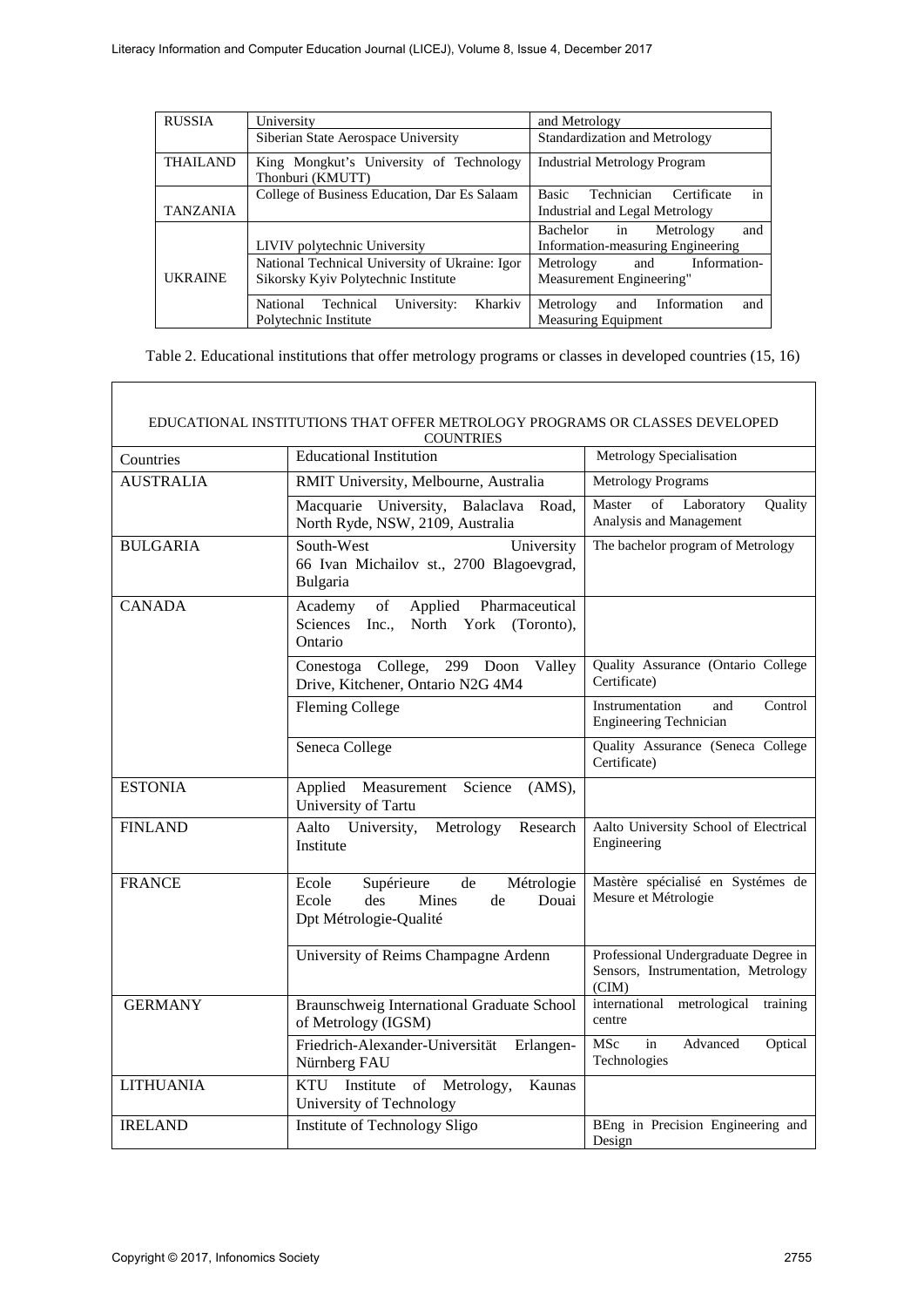| <b>ITALY</b>           | Politecnico di Torino in convention with<br>Istituto Nazionale di Ricerca Metrologica<br>(I.N.Ri.M.)                                             | science of measurement                                                                                         |
|------------------------|--------------------------------------------------------------------------------------------------------------------------------------------------|----------------------------------------------------------------------------------------------------------------|
| <b>SLOVAK REPUBLIC</b> |                                                                                                                                                  | PhD SJF 5.2.55. Metrology                                                                                      |
| <b>SWEDEN</b>          | Department of Measurement Technology,<br>SP Technical Research Institute of Sweden                                                               | Metrology<br>and<br>quality-assured<br>measurement                                                             |
| <b>UNITED KINGDOM</b>  | <b>Coventry University</b>                                                                                                                       | Foundation Degree in Metrology                                                                                 |
|                        | University of Huddersfield                                                                                                                       | <b>Advanced Metrology</b>                                                                                      |
|                        | University of North Carolina at Charlotte<br>Center<br>for<br>Precision<br>Metrology<br>9201<br>University<br>Blvd<br>City<br>Charlotte NC 28223 | <b>Center for Precision Metrology</b>                                                                          |
|                        | California State University Dominguez Hills<br>Carson.                                                                                           | of<br>Certificate<br>completion<br>in<br>Metrology; Master of Science Quality<br>Assurance                     |
|                        | California National University, Torrance                                                                                                         | of<br>Quality<br>Bachelor<br>Assurance<br>Science Degree Program                                               |
|                        | Northern Illinois University, Dekaib                                                                                                             | Quality Control of Manufacturing<br>Processes (Certificate of Graduate<br>Study)                               |
|                        | Purdue University - College of Technology<br>West Lafayette, IN                                                                                  |                                                                                                                |
|                        | Eastern Kentucky University, Richmond                                                                                                            | Applied Engineering & Technology                                                                               |
|                        | Idaho State University, Pocatello                                                                                                                | Master of Science in Measurement<br>and Control Engineering                                                    |
|                        | Ferris State University at Grand Rapids, Big<br>Rapids, Michigan 49307                                                                           | Quality Technology, Certificate                                                                                |
|                        | University of Central Florida, Orlando                                                                                                           | Quality<br>Graduate<br>Assurance<br>Certificate                                                                |
| <b>US</b>              | Vincennes<br>University,<br>Indiana.<br>Haas<br><b>Technical Education Centres, Vincennes</b>                                                    | <b>Vocational Metrology Training</b>                                                                           |
|                        | Alamo Colleges: St. Philip's College, 1801<br>Martin Luther King Drive, San Antonio,<br><b>Texas 78203</b>                                       | Precision Tools and Measurements                                                                               |
|                        | Butler County Community College, Butler,<br>Pennsylvania                                                                                         | Measurment<br>Science/Metrology<br>Technology, A.A.S                                                           |
|                        | Central Community College, Columbus, NE                                                                                                          |                                                                                                                |
|                        | Georgia<br>Technical<br>Central<br>College,<br>Macon,                                                                                            | AAS Metrology; Metrology Diploma;<br>Metrology<br>Certificate;<br>Electrical<br>Physical Metrology Certificate |
|                        | Cerritos College, Norwalk                                                                                                                        | Coordinate Metrology, Certificate of<br>Achievement                                                            |
|                        | Community College,<br>Danville<br>Danville,<br>Virginia                                                                                          | Dimensional Inspection (Metrology)                                                                             |
|                        | Fox Valley Technical College, Wisconsin                                                                                                          | Production Inspection & Metrology<br>(Certificate)                                                             |
|                        | Front Range Community College, Longmont                                                                                                          | Manufacturing<br>and<br>Energy<br>Technology - Associate of Applied<br>Science Degree                          |
|                        | Joliet Junior College, Joliet                                                                                                                    | Dimensinal Metrology (Certificate of<br>Completion (CCO))                                                      |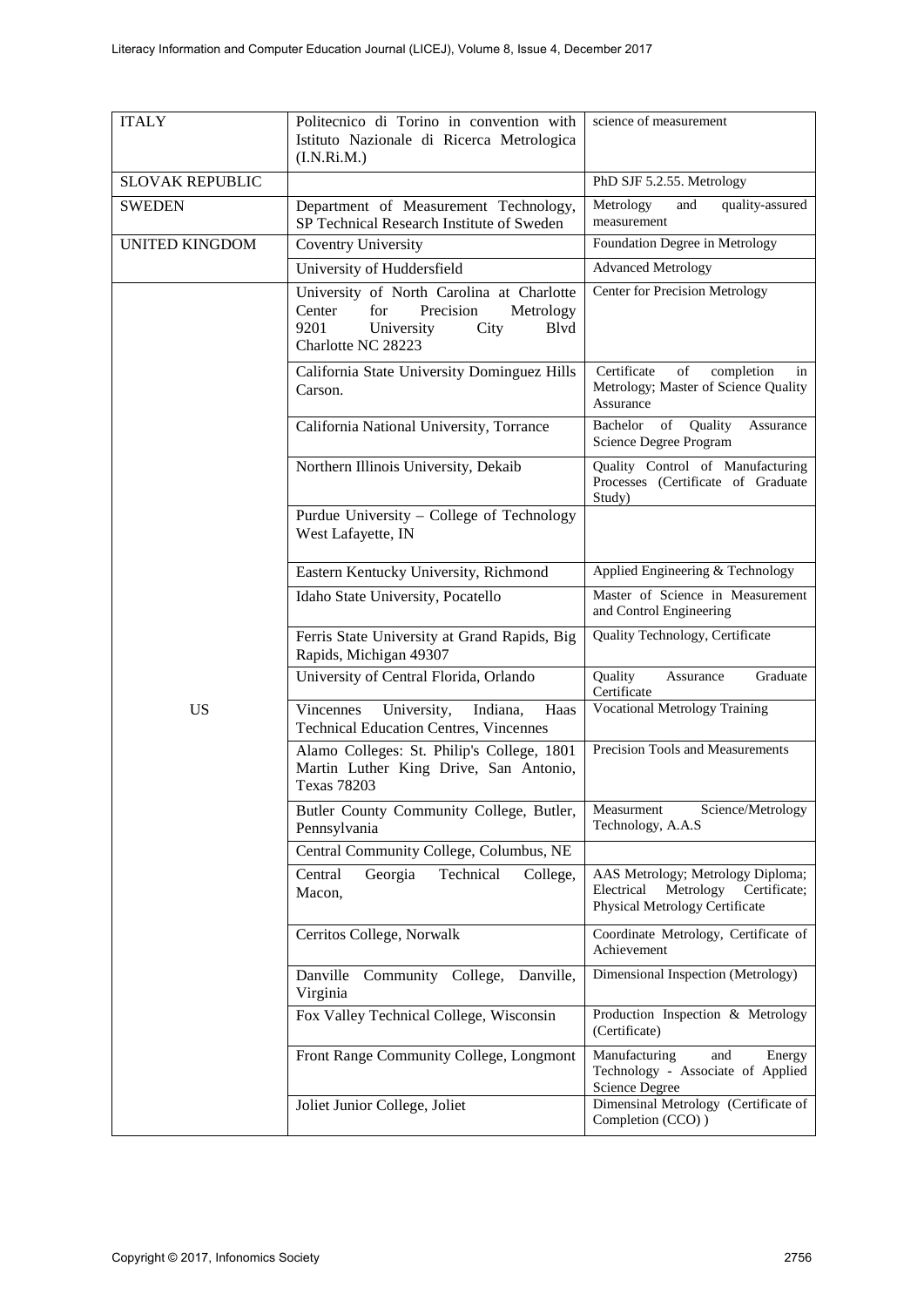|           | Madison Area Technical College, Madison<br>Miwaukee Area Techical College | Dimensioning/GDT;<br>Elements<br>of<br>Metrology;<br>Basic<br>Intermediate<br>Metrology Applications<br>Quality Engineering<br>Technology,<br>Associate in Applied Science Degree |
|-----------|---------------------------------------------------------------------------|-----------------------------------------------------------------------------------------------------------------------------------------------------------------------------------|
|           | Community<br>College<br>Monroe<br>County<br>Monroe,                       | AAS Metrology Technology                                                                                                                                                          |
|           | Nashua Community College                                                  | Metrology and Quality Control for<br>Precision Manufacturing Certificate                                                                                                          |
|           | Navajo Technical University, Crownpoint                                   | Advanced<br>Manufacturing<br>Technology B.A.S.                                                                                                                                    |
|           | New Jersey Institute of Technology                                        | Engineering<br>Manufacturing<br>Technology (MNET)                                                                                                                                 |
| <b>US</b> | Technical<br>Piedmont<br>College<br>Greenwood, SC                         | <b>Precision Metrology Certificate</b>                                                                                                                                            |
|           | Rocks<br>Red<br>Community<br>College,<br>Lakewood                         | Metrology<br>Quality<br>Control<br>Certificate                                                                                                                                    |
|           | Ridgewater<br>College<br>Hutchinson                                       | Calibration<br>Metrology<br>and<br>Technology                                                                                                                                     |
|           | Rock<br>Valley<br>College<br>Rockford, IL 61114                           | Manufacturing<br>Engineering<br>Technology (MET) Degree                                                                                                                           |
|           | Sinclair<br>Community<br>College<br>Dayton, Ohio                          | <b>Operational Technology</b>                                                                                                                                                     |

Considering the vast benefits of metrology depicted above, metrology is a unique program that needs to be incorporated into schools, technical colleges and universities academic curricula. Yet, the prosperity of this knowledge has not been evenly spread throughout the world. There remain considerable differences between and within regions, countries and societies. Too often, lack of metrological education has left significant segments of the countries affected behind. This is particularly so in the case of Nigeria.

## **3. Metrology in Nigeria**

To demonstrate the level of metrology education in developing countries, Nigeria has been used as a case study. The oil and gas industry are the main source of Gross Domestic Product [GDP] in Nigeria with about \$8 billion spending annually in servicing the industry, with the figure projected to hit \$15 billion in next few years according to Omenikolo & Amadi [17]. Despite the huge sums of money spent on this industry, the Nigeria Extractive Industry Transparency Initiatives [18 and 19] audit report reflected insufficient measurement control across the sector. Since the degree of development of metrology in a country also reflects the stage of development of that country's industry according to Zaimović-Uzunović and Lemeš [20], execution of the measurement in the sector by non-experts in metrology or lack of metrological knowledge by the

designated bodies in charge of the regulation of the measurement activities could lead to insufficient measurement control.

Taking into consideration the metrological knowledge required for effective measurement control to be achieved in the sector and the recruitment criteria of the bodies in charge of the measurement control of this industry which include: the oil and gas operators; the DPR (Department of Petroleum Resource) which is the body charged with the legal responsibility of regulating, monitoring and supervising the measurement activities in the industry; and the Weights and Measures Bureau (the legal metrology body bestowed with the body bestowed with the responsibilities of supervising and ensuring accurate calibration and certification of measuring devices used for custody transfer measurement system and type evaluation and verification of all the measurement devices), the knowledge gaps of the students were evaluated in the areas of general, legal and flow metrology. This was to evaluate the capability of tomorrow's professionals relative to the metrological knowledge necessary to form stronger metrology bodies capable of maximising the economic recovery of Nigeria oil and gas through sufficient measurement control. The research has been conducted across six universities with the survey population of the study made up of students from engineering and science disciplines. The research examined knowledge required in basic, flow and legal metrology by intensive investigation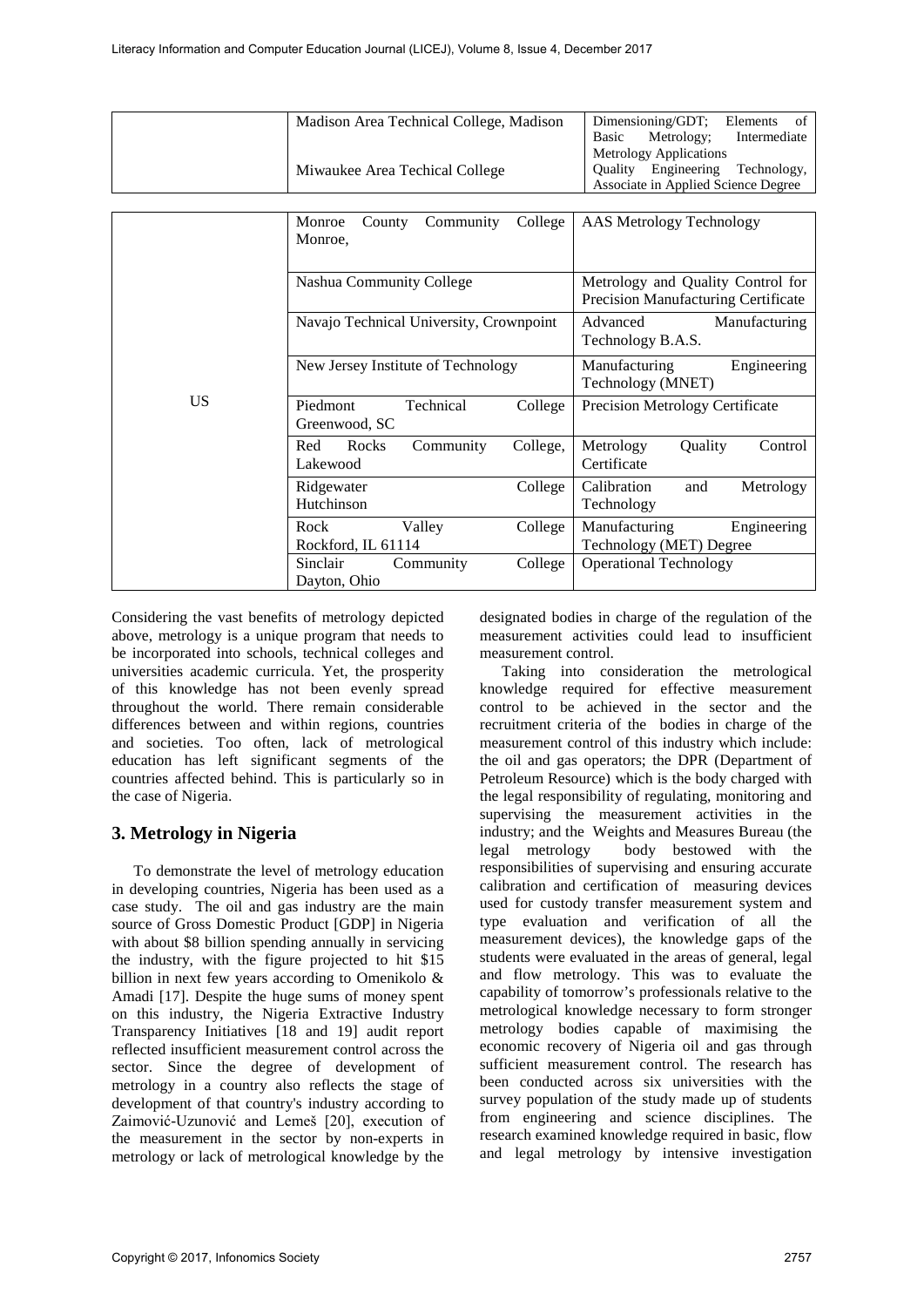through interviews and questionnaires. The scope of the research comprised metrological knowledge that will enable new graduates to make productive contributions to the Nigeria oil and gas industry.

#### **3.1. Survey methodology**

The survey was conducted through a combination of interviews and questionnaires.

The interviews were designed to confirm the extent of the students' fundamental knowledge of metrology. The interviews were structured around the following questions:

Q1. What do you understand by the term metrology? Q2. What are the benefits of metrology to the society?

Q3. What are the categories of metrology?

Q4. What do you understand by the term scientific and industrial metrology and their related field?

Q5. What is legal metrology and what is their benefit to the society?

Q6. What do you understand by the term metrological control and what are the basic elements?

Q7. What do you understand by term measurement uncertainty?

Q8. What do you understand by the term traceability of standard?

Q9. What is calibration and why calibrate?

10 What are the differences between verification and calibration?

For the questionnaire, since the oil and gas industry are a major user of flow measurement and the legal metrology bureau is responsible for the metrological control of the sector, the questions covered topics across a variety of subjects related to flow metrology and legal metrology. The questionnaire was designed to determine if the future professionals will be able to make a significant contribution to the management of the measurements activities in the Nigeria oil and gas industry. The questionnaire then asked 10 broad questions and offered several selections to rate on a scale 1(Unknowledgeable), to 3 (Knowledgeable). Questions 11 through 20 are as follow:

Look at the listed educational knowledge and skills critically and choose from the options base on your knowledge and skill level. Selection range: 1(Unknowledgeable), 2 (Somewhat knowledgeable) to 3 (Knowledgeable).

Q11. Principles and practice of flow measurements

Q12. Oil and gas custody transfer measurement system

Q13. Legal metrology requirements of oil and gas custody transfer measurement

Q14. Fiscal oil measurement uncertainty requirement Q15.Fiscal gas measurement uncertainty requirement Q16. How to inspect and verify gas measurement systems

Q17. How to inspect and verify liquid measuring systems

Q18. How to inspect and verify bulk storage measurement systems

Q19. Sources of error and mismeasurement within metering systems

Q20. Standards available for petroleum measurement

Respondents' identities and the universities with which they affiliate remain confidential; however, they clearly represent a cross-section of engineering and science students in Nigeria.

#### **3.2. Results**

The views of 1017 students of science and engineering disciplines were obtained. 25% of the students were in 500 level, 35% 400 level, 30% 300 level and 10% 200 level. The results of the interview and questionnaires were analysed using univariate descriptive statistics. Questionnaire with no answer were assigned an interest number of 0. The reflection of the self-assessment and assessment of the students with respect to their knowledge gap in metrology are shown in Figure 2 below.



Figure 2. Knowledge gap of the students

As shown in Figure 2, in all the aspects of metrology examined, self-assessment and assessment of the students reveals they all certainly lacked the required competencies. Familiarity with legal metrology is below 1%. At present, based on the survey results, Nigerian Universities cannot produce graduates suitable for metrological development. Courses specialising in metrology have never been offered at either undergraduate or postgraduate levels. With the research outcome, one can deduce that the insufficient measurement control Nigeria is facing within its petroleum industry is due to the fact that most of the bodies in charge of the sector are insufficiently trained or experienced in metrology.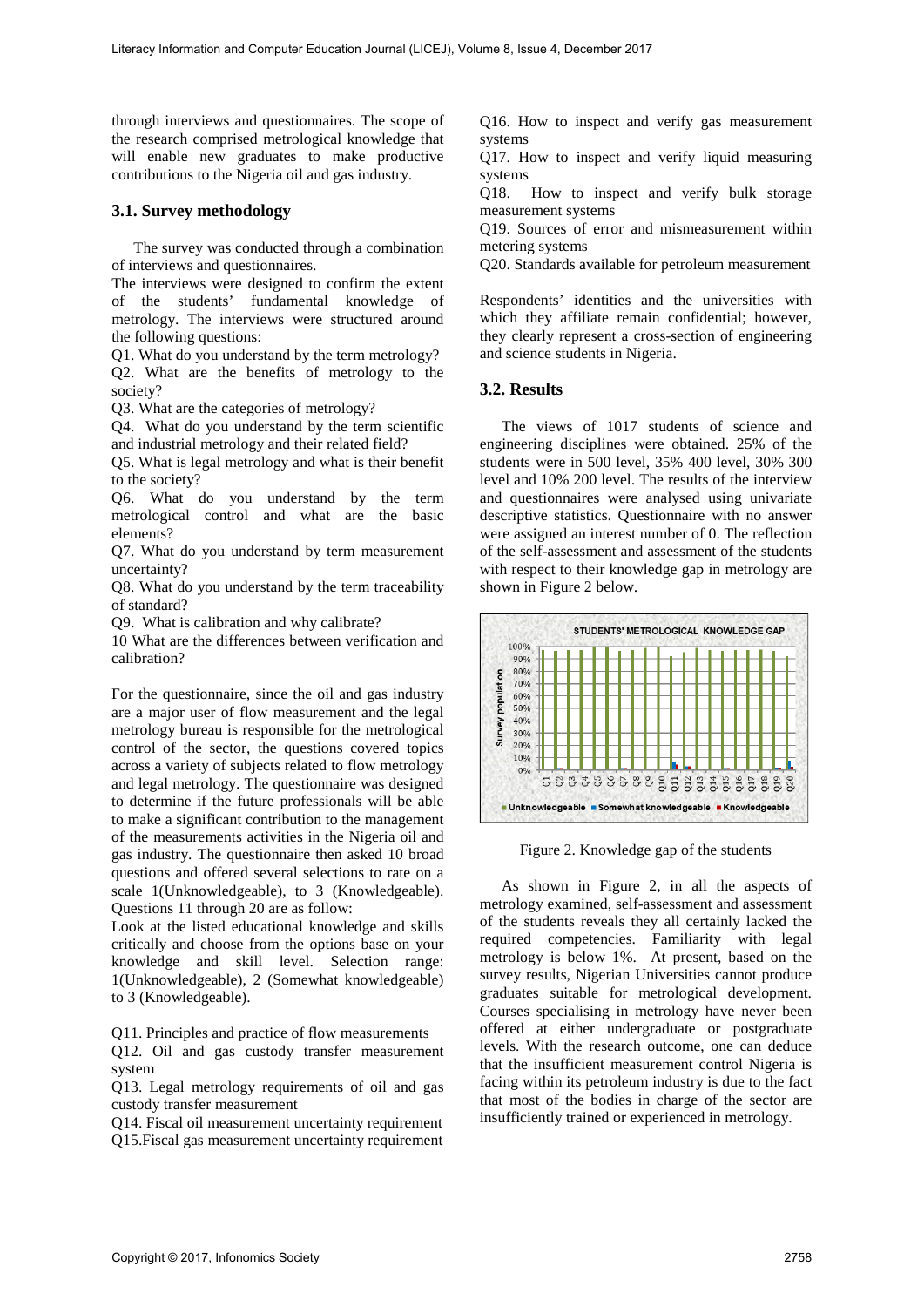### **4. Recommendations**

Metrology education is indispensable to developing countries for their economy and for attracting investment. Unfortunately, this subject area is generally weak within the educational institutions in the developing countries. While it is necessary to use expertise acquired from abroad as recommended by Zaimović-Uzunović and Lemeš [14] and Mason [6], developing countries must also make an effort to integrate metrology programmes into their academic curriculum.

In order to have manpower experienced in scientific, industrial and legal metrology to keep pace with the needs of industry and society, every country must have a well-established metrology system with adequate metrology training centres, specialized educational institutions and, of course, formal metrology education at technical school and university levels. In addition, the curricula of engineering schools, technical universities and other special training institutes should contain at least some basic courses on metrology. To facilitate this, consortia of institutions comprised of educational institutions, industry practitioners, and regulators also need to be formed.

Since before the field of metrology can advance in line with the growth in a particular branch of industry, it is necessary to provide the appropriate personnel [14], developing countries must also make an effort to penetrate the domain of metrology program. The program should consist of compulsory courses covering fundamental skills and knowledge about metrology; general courses dealing with more specialised and advanced topics; and elective courses where students are able to choose the courses which suit their professional needs. These will define the requirement for a suitable metrology education.

Thus, if we are going to secure the flow of talent into metrology, to enable purposeful and effective early intervention to enthuse tomorrow's metrologist, we need to start at the very beginning. An education and training in metrology is therefore essential for everyone, starting from primary education, though secondary education and in many cases higher education and professional training. Education is the means which will allow spreading metrology and its importance to society and to the industrial sector. The use of metrology as a basic tool of study and analysis allows assimilation of everything what surrounds us, from the simplest to the most complex thing.

The best mechanism of transferring metrological knowledge is by incorporating it into university academic curricula, no undergraduate course should go without these basic elements. The effects of this lack of knowledge are apparent already in advanced bachelor courses, during the master study and even in technical reports and papers.

#### **5. Conclusions**

This paper presents the significance of metrology and the weakness among the educational institutions in developing countries. The metrological knowledge assessment conducted across some Nigerian universities used as a case study provides clear evidence of the level of the weakness. Therefore, considering the importance of metrology to the development of a nation, it is crucial for the educational institutions in the developing countries to introduce metrology into their academic curricula.

#### **6. References**

[1] Addey, M., G. Faculty, G., (2014). Organization of legal metrology in the worldwide standards of weights and measurements, pp.24–27.

[2] International Committee for Weights and Measures, National and international needs relating to metrology: International collaborations and the role of the BIPM, CIPM, Paris, 1998.

[3] Vosk, T., Emery, A.F., (2015). Forensic Metrology - Scientific measurement and inference for Lawyers, Judges, and Criminalists. Boca Raton: CRC Press.

[4] Vosk, T., (2014). Forensic Metrology - A Primer for Lawyers and Judges (2nd ed.). Bothell: Theodore Wayne Vosk.

[5] Martin, J.T., (2016). The Importance of Global Metrology for Standards, Industry and Trade: Metrology in a Dynamic World, BIPM.

[6] OIML D1, (2012). Considerations for a law on metrology (E ed.). OIML: International Document.

[7] European Commission, (1998). Metrology in chemistry and biology: a practical approach. (EUR 18405 EN). Directorate-General Science, Research and Development: Belgium.

[8] Terriek, J., (1972). Fundamental Metrology: Present State and Recent Progress in some Important Fields of Fundamental Metrology, and Functions of Consultative Committees of the International Committee of Weights and Measures. The leading international journal in pure and applied metrology. 8, 99-108.

[9] S. Martínez-Sanchez, S., Laguna-Aguilar, F.M.C., Torres-Guzman, J. C., (2007). Metrology impact in Technological Universities, Mex ico. In IMEKO 20th TC3, 3rd TC16 and 1st TC22 International Conference Cultivating metrological knowledge 27th to 30th November. Merida, Mexico, 2007. Retrieved from http://www.imeko.org/publications/tc3-2007/IMEKO-TC3-2007-089u.pdf

[10] International Committee for Weights and Measures. evolving needs for metrology in trade, industry and society